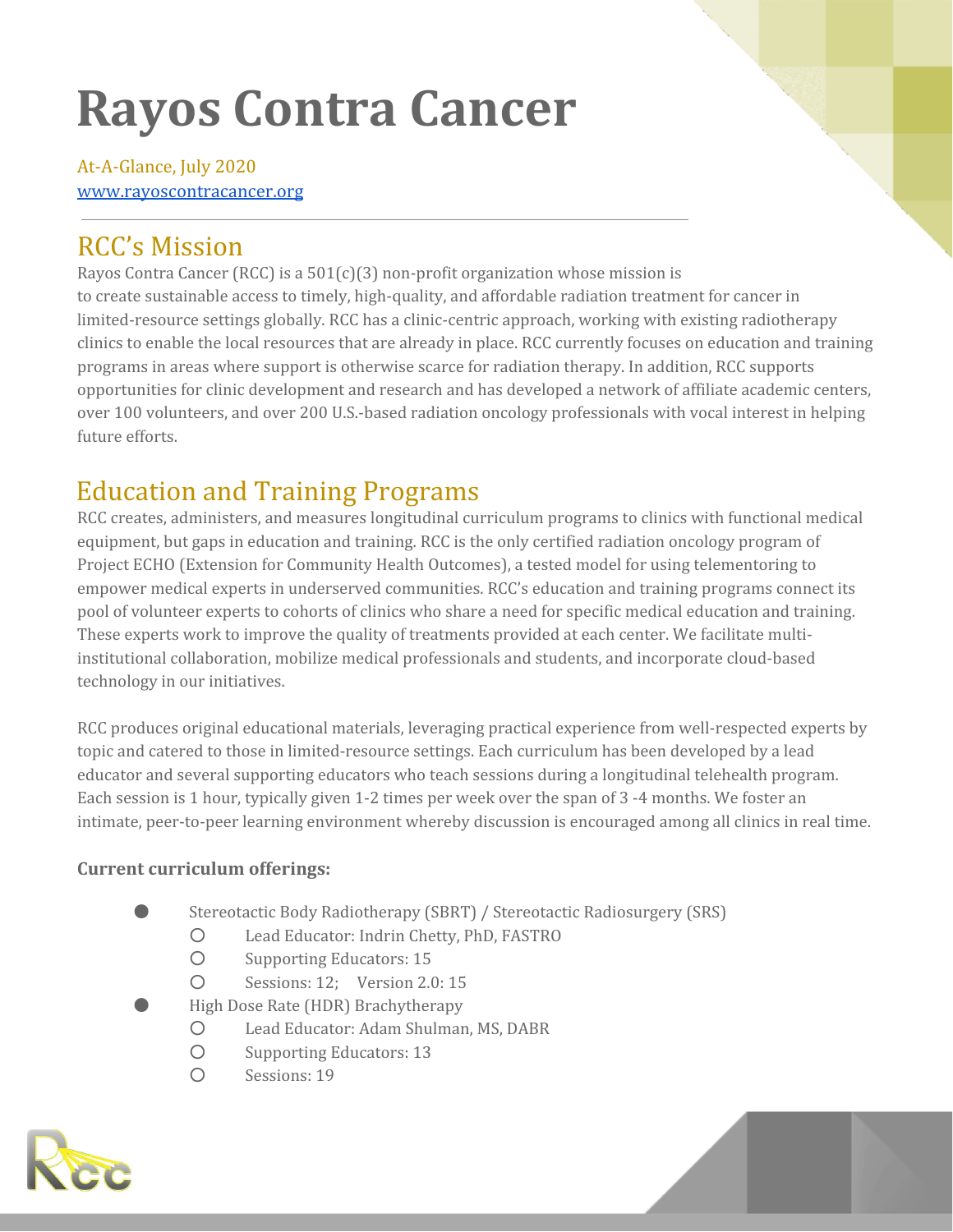- Intensity-Modulated Radiation Therapy (IMRT) for Medical Physicists
	- Lead Educator: Robert Price, PhD, DABR, FASTRO
	- Supporting Educators: 4
	- Sessions: 8
- Intensity-Modulated Radiation Therapy (IMRT) for Radiation Therapists
	- Lead Educator: Maria Dimopoulos, MBA, RT(T)
	- Supporting Educators: 12
	- Sessions: 15
- Head & Neck Contouring and Plan Evaluation (H&N CPE)
	- Lead Educator: Parag Sangvhi, MD, MSPH
	- Supporting Educators: 10
	- Sessions: 16
- 2D to 3D External Beam Radiotherapy (EBRT)
	- Curriculum Design: Benjamin Li, MD, MBA
	- Supporting Educators: 10
	- Sessions: 16



In its first four cohorts, RCC has completed education and training for 25 clinics in 13 countries, impacting the care of over 15,000 cancer patients per year. We encourage department-wide participation and require official endorsement from clinic administration. Participants have included medical physicists, radiation oncologists, residents, and technologists. Among our first four cohorts, 231 individuals have participated (38, 31, 14, 148) and 87 of these (14, 24, 12, 37) successfully attended ≥70% sessions within the curriculum. Every clinic has demonstrated improvements in all measured competencies, based on pre- and post-training participant assessments measuring confidence and knowledge improvements.

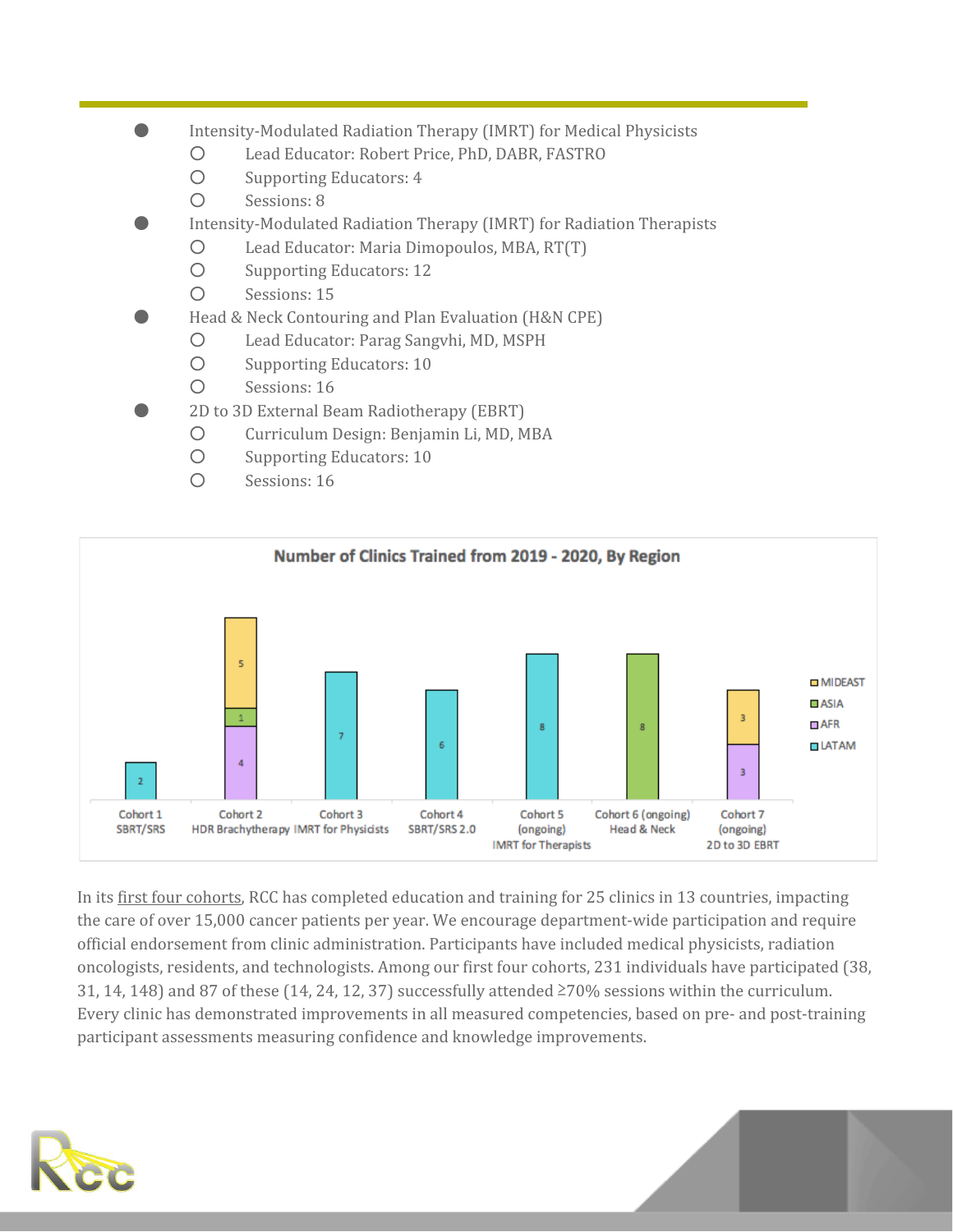After each clinic's telehealth training, we strive to complete a 1-2 week onsite training visit, subject to funding for a volunteer educator's travel costs. To date, 4 clinics have received onsite training, and 8 additional clinics have onsite training visits that are currently being planned (pending COVID-19 pandemic).

## **How it works:**



Using our established curriculum materials, we train clinics in cohorts based on shared levels of experience and needs. Below is an illustrative process for each program:

## **Future Plans:**

- Leverage talented volunteers to full capacity
- Scale existing programs to more regions and more clinics
- Improve curricula and assessment methods
- Develop new programs, particularly for contouring and for radiation therapists
- Structure greater partnership activities

# Partnership Activities

RCC operates several productive partnerships that bolster its mission. RCC's network of volunteer educators extends to both academic and private radiotherapy practices throughout the United States.

**RCC University, Training Medical Student Leaders.** *Partners: American Medical Association, Project ECHO* **RCC's formation of Latin American Residents in Radiation Oncology (LARRO)**

- **Residency Training Registry in Latin America**. *Partners: LARRO*
- **Brachytherapy Colloquium Series.** *Partners: LARRO, Instituto Nacional de Chile*

**Coordinated Partnership for Equipment and Shipping.** *Partners: Radiating Hope & Flexport*

**Latin America Collaborative Study-1 (LACOS-1).** *Partners: ProKnow*

**ChartRounds LATAM support.** *Partners: ChartRounds.com*

**Non-Profit Consulting for Clinic Development.** *Partners: Project Pyramid (Turner Family Center)* **Artificial Intelligence Perspectives and Needs Assessment.** *Partners: MAIA Labs*

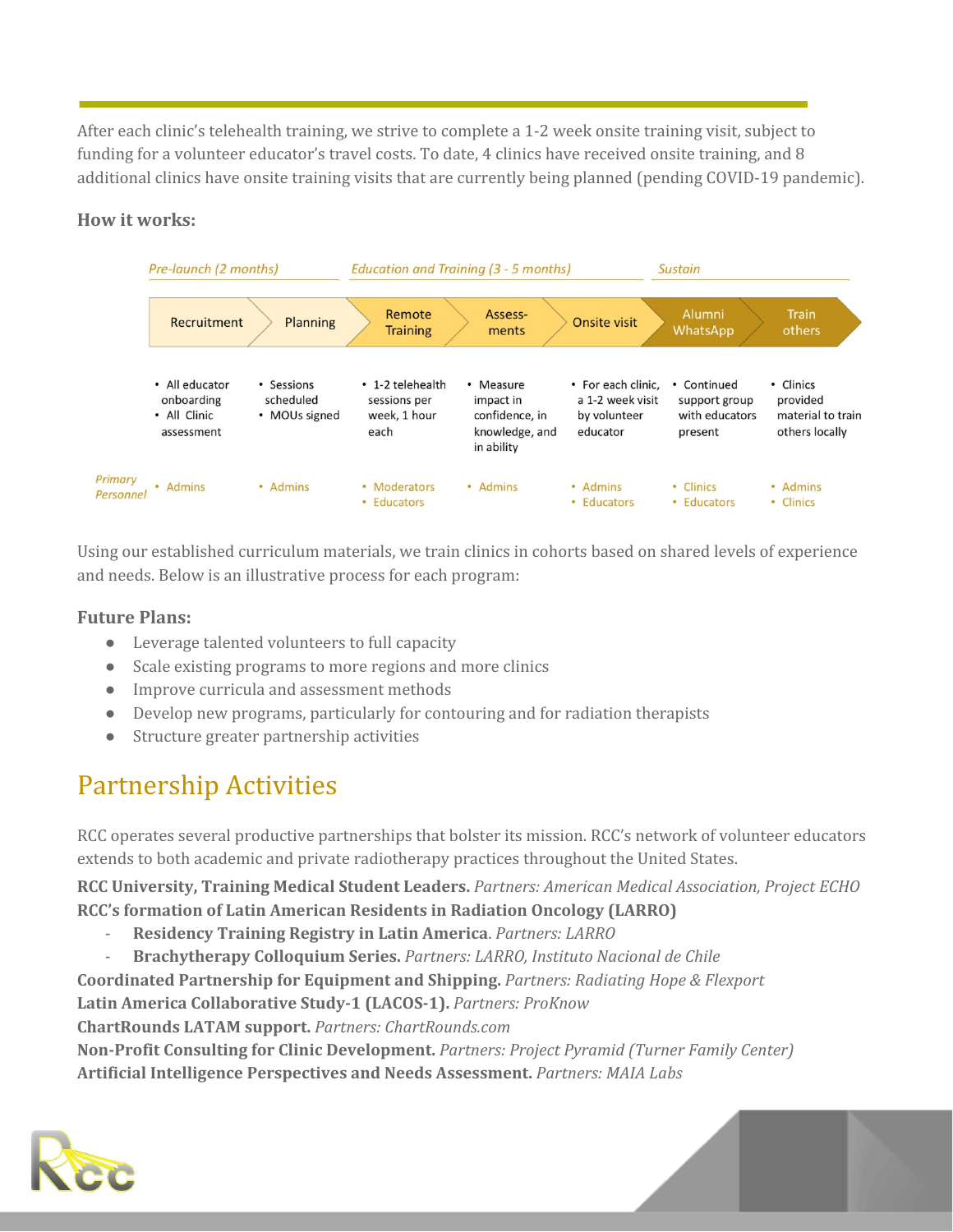# Index of Clinics

#### **Latin American Clinics**

#### **Argentina**

- Hospital Marie Curie, Buenos Aires: *IMRT ECHO*
- Instituto de Oncología Ángel .H. Roffo, Buenos Aires: *LACOS-1*

#### **Bolivia**

- Instituto Oncológico Nacional CPS, Cochabamba: *IMRT, IMRT for RTTs ECHO*
- Agencia Boliviana de Energía Nuclear, La Paz: *IMRT ECHO*
- *-* Hospital de Clinicas, La Paz: *IMRT ECHO*
- Hospital Municipal La Portada, La Paz: *Coordinated Partnership for Equipment and Shipping*
- Oncoservice, La Paz: *IMRT ECHO*
- Centro Oncológico de Santa Cruz, Santa Cruz: *IMRT ECHO*
- Instituto Oncológico del Oriente Boliviano, Santa Cruz: *IMRT ECHO*

#### **Brazil**

- Complexo Medico Delfin, Salvador: *LACOS-1*
- Centro de Oncologia Integrado, Rio de Janeiro: *LACOS-1*

#### **Chile**

- Clinica Las Condes, Santiago: *LACOS-1*

#### **Colombia**

- Clínica General del Norte, Barranquilla: *IMRT for RTTs ECHO*
- Clínica de Occidente, Cali: *SBRT/SRS ECHO*
- Clínica Somer, Medellín: *SBRT/SRS ECHO*
- Instituto de Cancerologia AUNA, Medellin: *LACOS-1, IMRT for RTTs ECHO*
- Centro Hospital Universitario San Ignacio, Bogota: *LACOS-1*
- National Cancer Institute (INC), Bogotá: *Coordinated Partnership*

## **Dominican Republic**

- CDD Radioterapia La Romana, Santo Domingo: *LACOS-1*

## **African and Middle Eastern Clinics Egypt**

- Alexandria University Hospital, Alexandria: *2D to 3D EBRT ECHO*
- National Cancer Institute, Cairo: *HDR Brachytherapy ECHO*

#### **Ghana**

- Sweden Ghana Medical Centre, Accra: *HDR Brachytherapy ECHO*

#### **Iraq**

- Baghdad Radiotherapy Center, Baghdad: *HDR Brachytherapy ECHO*
- Oncology and Nuclear Medicine Hospital, Mosul: *2D to 3D EBRT ECHO*
- Rizgary Oncology Center, Erbil: *2D to 3D EBRT ECHO*
- Zhianawa Cancer Center, Sulaymaniyah: *HDR Brachytherapy ECHO*

#### **Jordan**

King Hussein Cancer Center, Amman: *HDR Brachytherapy ECHO*

#### **Morocco**

Centre Hospitalier Universitaire Mohammed VI / Centre régional d'oncologie, Oujda: *2D to 3D EBRT ECHO*

#### **Mozambique**

- Maputo Central Hospital, Maputo: *HDR Brachytherapy ECHO*

#### **Nigeria**

Lagos University Teaching Hospital, Lagos: *HDR Brachytherapy ECHO*

#### **Qatar**

- National Center for Cancer Care and Research, Doha: *HDR Brachytherapy ECHO*